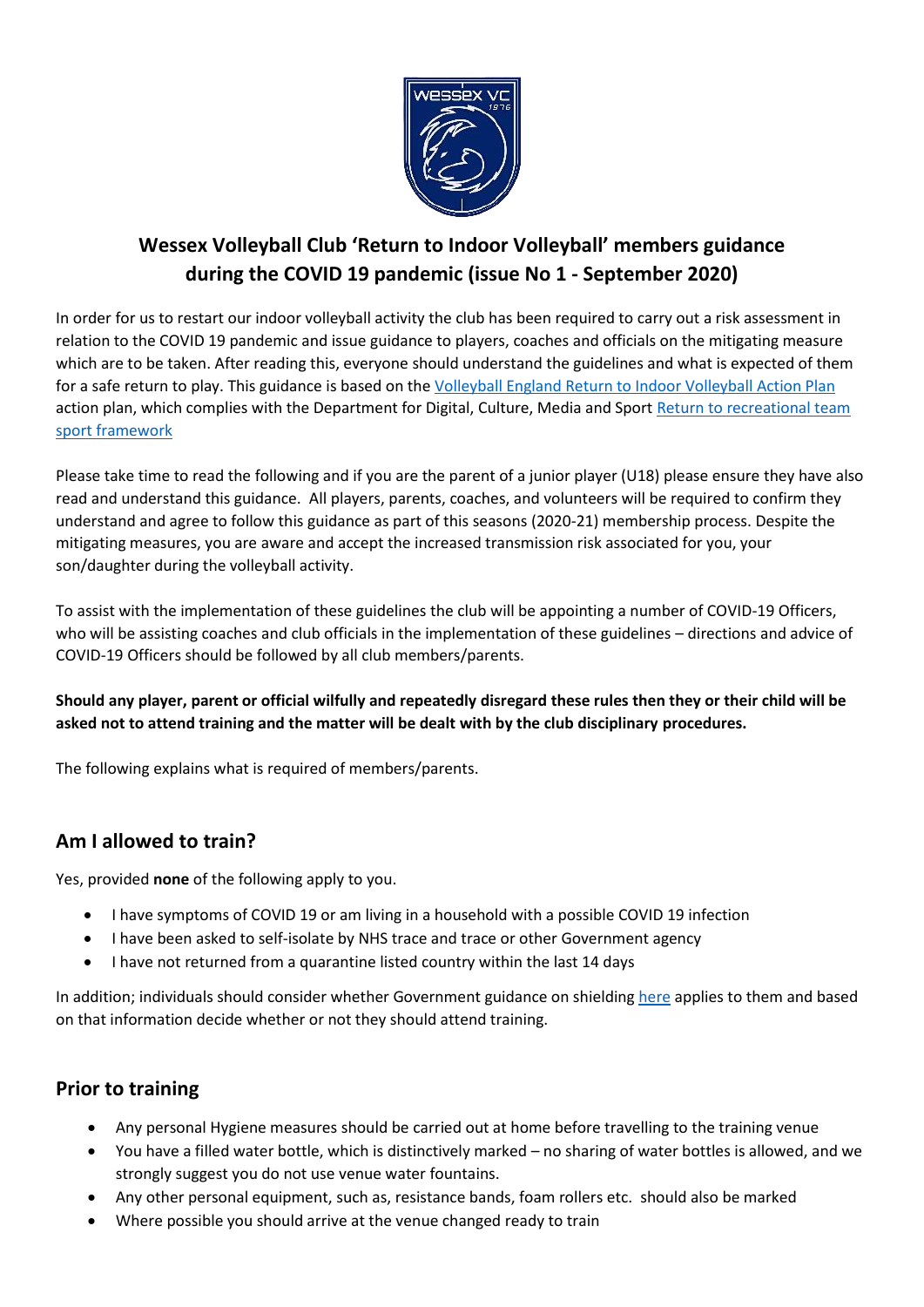- You should bring a bag in which to keep all your personal belonging
- You should provide your own hand sanitiser, which should be marked with your name
- You should ensure you have a suitable face covering and make yourself familiar with the Government guidance on when to wear a face coverin[g here](https://www.gov.uk/government/publications/face-coverings-when-to-wear-one-and-how-to-make-your-own/face-coverings-when-to-wear-one-and-how-to-make-your-own) . As we will be in an indoor space where maintaining social distancing may be difficult, we will require face covering to be worn until a training session starts and straight after it finishes. There will be no requirement to wear a face covering during a training session, however individuals may do so if they wish.

#### **Travel to training**

Participants should follow UK Government guidance on best practice for travel, including minimising the use of public transport and limiting car sharin[g here](https://www.gov.uk/guidance/coronavirus-covid-19-safer-travel-guidance-for-passengers)

#### **Access to Sports Hall**

Whilst these guidelines are in force unfortunately no parents or spectators will be permitted within the venue. If parents need to discuss any issues with members of the coaching team or club officials could you please contact them by e-mail or ask to meet outside the venue.

If you are a parent of a mini volleyball player, you must stay in your car for the duration of the session. If required to stay with your son/daughter, you can come into the sports hall but you must wear a face covering at all times, remain a 2 metre social distance and adhere to all of the guidance provided in this document.

#### **On Arrival**

**I will:**

- Ensure I have all my personal training kit in a bag and I'm wearing a face covering
- Report to the COVID 19 officers (who will be based outside the main entrance of the venue) and confirm I am 'able to train' (see above guidelines). Your attendance will be registered and if required provided to Government Agencies for Track and Trace purposes at a later date
- Sanitise my hands before entering the building
- Go straight to your training court after entering, maintaining social distancing at all time and not congregate in the entrance way or narrow corridors
- Place all my kit together and at least 2 metres from other people's belongings
- Not start any form of training or warm-up until given the go ahead by my coach

## **During Training**

Coaches will be required to modify training sessions and have been provided with further COVID-19 guidance notes to comply with. These will aim to minimise close contact, avoid physical contact and to minimise face to face contact. Activities may therefore be different to 'normal', with some 'regular' activates not taking place at all. Please assist the coaches and understand they are having to adapt sessions and activities.

**I will:**

- Avoid touching your mouth, eyes and nose
- Avoid shouting
- Not congratulatory touch anyone (high-fives etc)